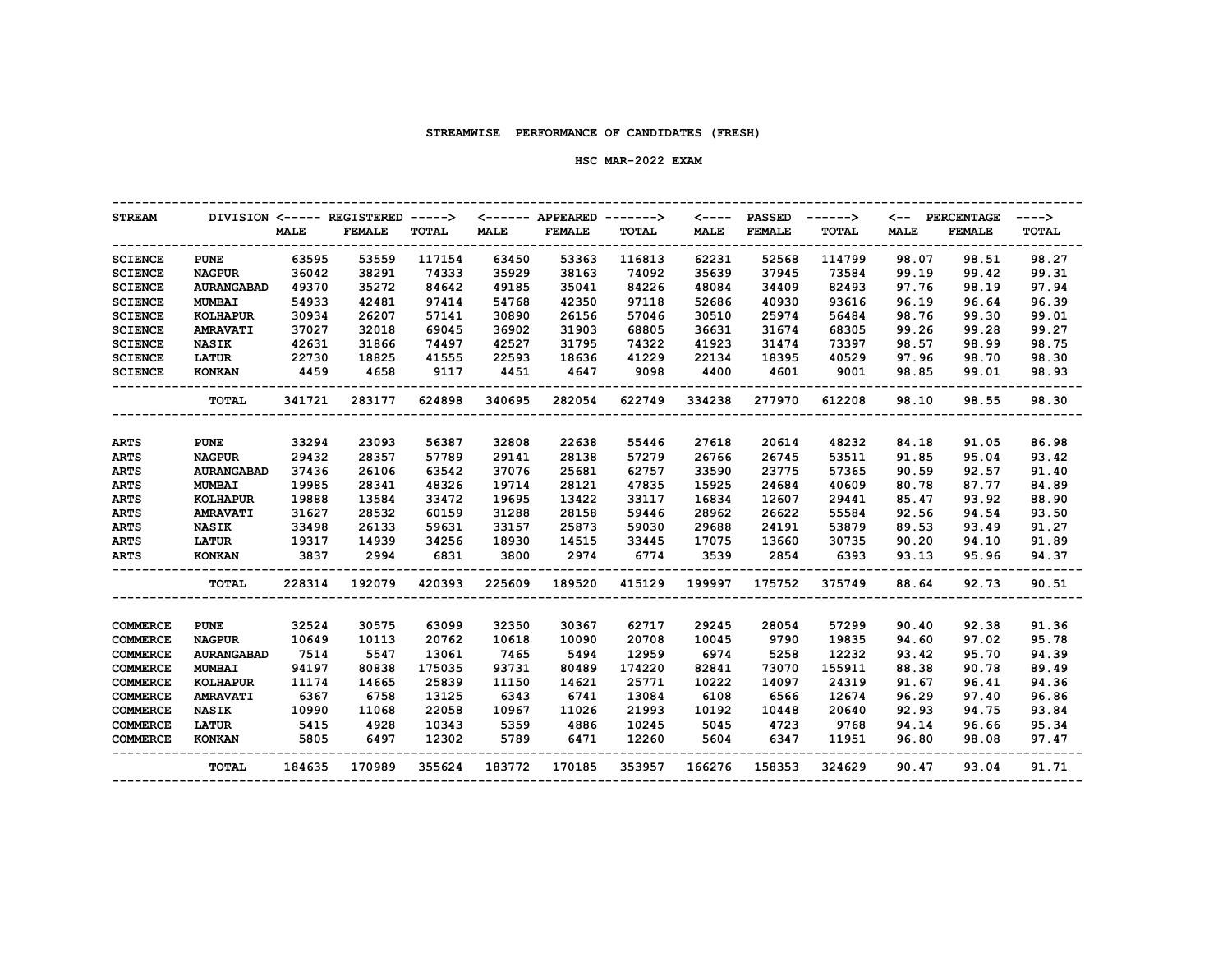|                | TOTAL             | 791654         | 658010          | 1449664        | 786455         |              | 653276 1439731 | 733699       |              | 622905 1356604 | 93.29  | 95.35  | 94.22  |
|----------------|-------------------|----------------|-----------------|----------------|----------------|--------------|----------------|--------------|--------------|----------------|--------|--------|--------|
|                | TOTAL             | 874            | 53              | 927            | 870            | 53           | 923            | 577          | 36           | 613            | 66.32  | 67.92  | 66.41  |
| I.T.I.         | <b>KONKAN</b>     | 22             | 3               | 25             | 22             | 3            | 25             | 16           | $\mathbf{2}$ | 18             | 72.72  | 66.66  | 72.00  |
| I.T.I.         | <b>LATUR</b>      | $\overline{2}$ | 0               | $\overline{2}$ | $\overline{2}$ | 0            | $\overline{2}$ | $\mathbf{2}$ | 0            | $\overline{2}$ | 100.00 | 0.00   | 100.00 |
| I.T.I.         | <b>NASIK</b>      | 92             |                 | 93             | 92             | $\mathbf{1}$ | 93             | 18           | 0            | 18             | 19.56  | 0.00   | 19.35  |
| I.T.I.         | <b>AMRAVATI</b>   | 31             | 5               | 36             | 31             | 5            | 36             | $\mathbf 0$  | 0            | $\Omega$       | 0.00   | 0.00   | 0.00   |
| I.T.I.         | <b>KOLHAPUR</b>   | 205            | 4               | 209            | 205            | 4            | 209            | 182          | 4            | 186            | 88.78  | 100.00 | 88.99  |
| I.T.I.         | <b>MUMBAI</b>     | 102            | 5               | 107            | 102            | 5            | 107            | 93           | 4            | 97             | 91.17  | 80.00  | 90.65  |
| I.T.I.         | <b>AURANGABAD</b> | 51             | $7\phantom{.0}$ | 58             | 51             | 7            | 58             | 25           | 6            | 31             | 49.01  | 85.71  | 53.44  |
| I.T.I.         | <b>NAGPUR</b>     | 146            | 15              | 161            | 143            | 15           | 158            | 112          | 14           | 126            | 78.32  | 93.33  | 79.74  |
| I.T.I.         | <b>PUNE</b>       | 223            | 13              | 236            | 222            | 13           | 235            | 129          | 6            | 135            | 58.10  | 46.15  | 57.44  |
|                | TOTAL             | 36110          | 11712           | 47822          | 35509          | 11464        | 46973          | 32611        | 10794        | 43405          | 91.83  | 94.15  | 92.40  |
| <b>HSC-VOC</b> | <b>KONKAN</b>     | 832            | 433             | 1265           | 826            | 430          | 1256           | 810          | 422          | 1232           | 98.06  | 98.13  | 98.08  |
| HSC-VOC        | <b>LATUR</b>      | 3126           | 944             | 4070           | 3021           | 888          | 3909           | 2760         | 821          | 3581           | 91.36  | 92.45  | 91.60  |
| HSC-VOC        | <b>NASIK</b>      | 4002           | 1258            | 5260           | 3939           | 1233         | 5172           | 3553         | 1142         | 4695           | 90.20  | 92.61  | 90.77  |
| HSC-VOC        | <b>AMRAVATI</b>   | 6911           | 1986            | 8897           | 6796           | 1943         | 8739           | 6264         | 1791         | 8055           | 92.17  | 92.17  | 92.17  |
| <b>HSC-VOC</b> | KOLHAPUR          | 3732           | 1533            | 5265           | 3681           | 1516         | 5197           | 3452         | 1480         | 4932           | 93.77  | 97.62  | 94.90  |
| <b>HSC-VOC</b> | <b>MUMBAI</b>     | 2746           | 1592            | 4338           | 2707           | 1576         | 4283           | 2453         | 1478         | 3931           | 90.61  | 93.78  | 91.78  |
| HSC-VOC        | <b>AURANGABAD</b> | 3272           | 1040            | 4312           | 3242           | 1021         | 4263           | 2952         | 942          | 3894           | 91.05  | 92.26  | 91.34  |
| HSC-VOC        | <b>NAGPUR</b>     | 5575           | 1408            | 6983           | 5496           | 1373         | 6869           | 5210         | 1318         | 6528           | 94.79  | 95.99  | 95.03  |
| HSC-VOC        | <b>PUNE</b>       | 5914           | 1518            | 7432           | 5801           | 1484         | 7285           | 5157         | 1400         | 6557           | 88.89  | 94.33  | 90.00  |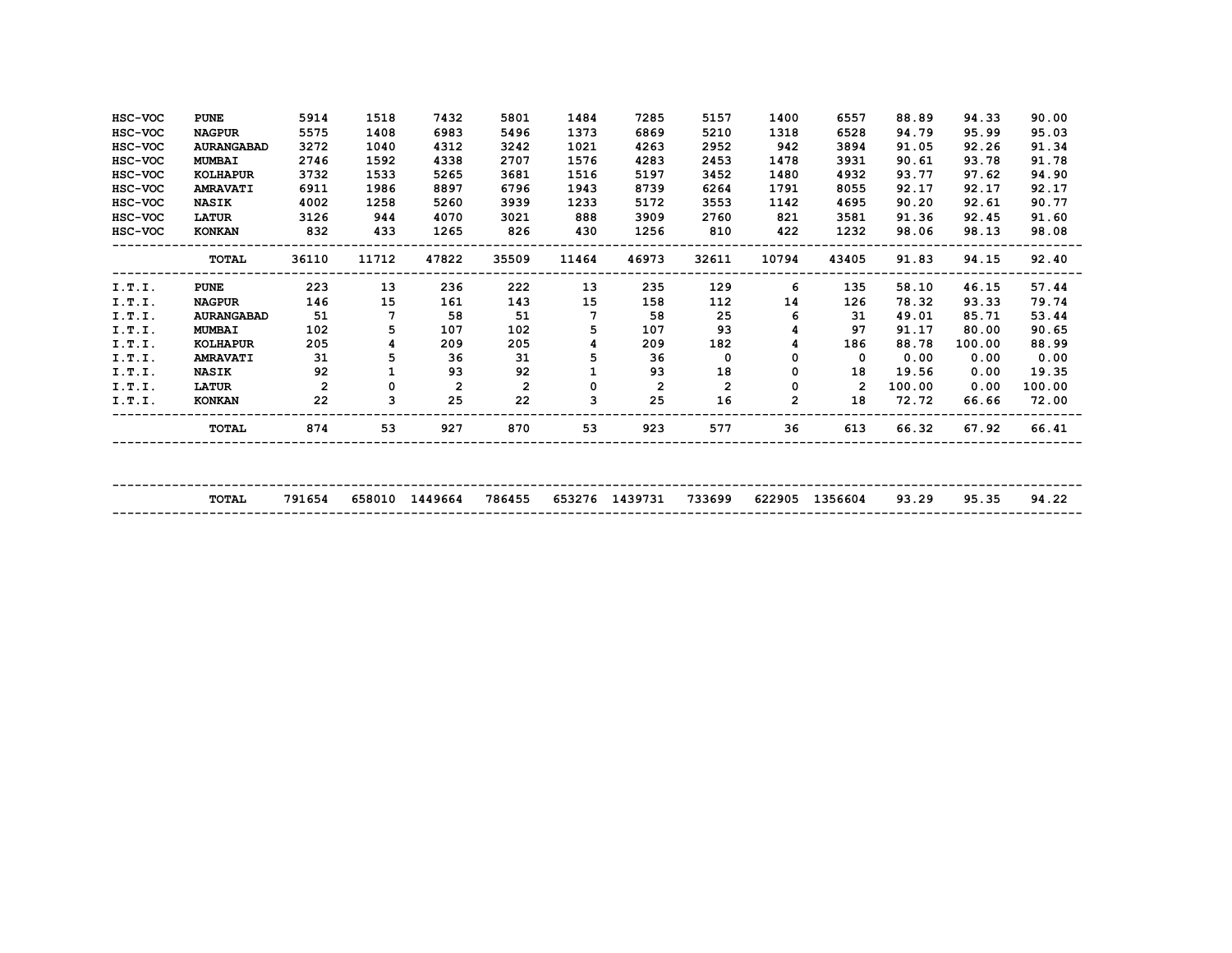## **STREAMWISE PERFORMANCE OF CANDIDATES (REPEATER)**

## **HSC MAR-2022 EXAM**

| <b>STREAM</b>   |                   |             | DIVISION <----- REGISTERED | ----->       |             | <------ APPEARED | -------> | <−−−−       | <b>PASSED</b> | ------>      | <--         | <b>PERCENTAGE</b> | ---->        |
|-----------------|-------------------|-------------|----------------------------|--------------|-------------|------------------|----------|-------------|---------------|--------------|-------------|-------------------|--------------|
|                 |                   | <b>MALE</b> | <b>FEMALE</b>              | <b>TOTAL</b> | <b>MALE</b> | <b>FEMALE</b>    | TOTAL    | <b>MALE</b> | <b>FEMALE</b> | <b>TOTAL</b> | <b>MALE</b> | <b>FEMALE</b>     | <b>TOTAL</b> |
| <b>SCIENCE</b>  | <b>PUNE</b>       | 533         | 298                        | 831          | 531         | 297              | 828      | 219         | 87            | 306          | 41.24       | 29.29             | 36.95        |
| <b>SCIENCE</b>  | <b>NAGPUR</b>     | 557         | 374                        | 931          | 556         | 374              | 930      | 215         | 124           | 339          | 38.66       | 33.15             | 36.45        |
| <b>SCIENCE</b>  | <b>AURANGABAD</b> | 780         | 360                        | 1140         | 780         | 360              | 1140     | 247         | 96            | 343          | 31.66       | 26.66             | 30.08        |
| <b>SCIENCE</b>  | <b>MUMBAI</b>     | 1167        | 500                        | 1667         | 1155        | 496              | 1651     | 521         | 211           | 732          | 45.10       | 42.54             | 44.33        |
| <b>SCIENCE</b>  | <b>KOLHAPUR</b>   | 269         | 106                        | 375          | 268         | 106              | 374      | 99          | 36            | 135          | 36.94       | 33.96             | 36.09        |
| <b>SCIENCE</b>  | <b>AMRAVATI</b>   | 1013        | 335                        | 1348         | 1012        | 335              | 1347     | 199         | 67            | 266          | 19.66       | 20.00             | 19.74        |
| <b>SCIENCE</b>  | <b>NASIK</b>      | 546         | 205                        | 751          | 546         | 204              | 750      | 237         | 67            | 304          | 43.40       | 32.84             | 40.53        |
| <b>SCIENCE</b>  | <b>LATUR</b>      | 423         | 282                        | 705          | 421         | 279              | 700      | 195         | 112           | 307          | 46.31       | 40.14             | 43.85        |
| <b>SCIENCE</b>  | <b>KONKAN</b>     | 90          | 39                         | 129          | 89          | 38               | 127      | 44          | 11            | 55           | 49.43       | 28.94             | 43.30        |
|                 | <b>TOTAL</b>      | 5378        | 2499                       | 7877         | 5358        | 2489             | 7847     | 1976        | 811           | 2787         | 36.87       | 32.58             | 35.51        |
| <b>ARTS</b>     | <b>PUNE</b>       | 2163        | 630                        | 2793         | 2160        | 623              | 2783     | 1062        | 347           | 1409         | 49.16       | 55.69             | 50.62        |
| <b>ARTS</b>     | <b>NAGPUR</b>     | 1286        | 717                        | 2003         | 1284        | 716              | 2000     | 944         | 543           | 1487         | 73.52       | 75.83             | 74.35        |
| <b>ARTS</b>     | <b>AURANGABAD</b> | 1442        | 584                        | 2026         | 1436        | 582              | 2018     | 1000        | 416           | 1416         | 69.63       | 71.47             | 70.16        |
| <b>ARTS</b>     | MUMBAI            | 1495        | 1001                       | 2496         | 1485        | 997              | 2482     | 676         | 446           | 1122         | 45.52       | 44.73             | 45.20        |
| <b>ARTS</b>     | <b>KOLHAPUR</b>   | 1278        | 299                        | 1577         | 1276        | 298              | 1574     | 611         | 164           | 775          | 47.88       | 55.03             | 49.23        |
| <b>ARTS</b>     | <b>AMRAVATI</b>   | 1398        | 649                        | 2047         | 1395        | 646              | 2041     | 1008        | 464           | 1472         | 72.25       | 71.82             | 72.12        |
| <b>ARTS</b>     | <b>NASIK</b>      | 1553        | 529                        | 2082         | 1551        | 528              | 2079     | 1079        | 383           | 1462         | 69.56       | 72.53             | 70.32        |
| <b>ARTS</b>     | <b>LATUR</b>      | 1044        | 403                        | 1447         | 1036        | 402              | 1438     | 654         | 276           | 930          | 63.12       | 68.65             | 64.67        |
| <b>ARTS</b>     | <b>KONKAN</b>     | 165         | 36                         | 201          | 164         | 36               | 200      | 114         | 25            | 139          | 69.51       | 69.44             | 69.50        |
|                 | TOTAL             | 11824       | 4848                       | 16672        | 11787       | 4828             | 16615    | 7148        | 3064          | 10212        | 60.64       | 63.46             | 61.46        |
| COMMERCE        | <b>PUNE</b>       | 1196        | 377                        | 1573         | 1195        | 377              | 1572     | 585         | 194           | 779          | 48.95       | 51.45             | 49.55        |
| <b>COMMERCE</b> | <b>NAGPUR</b>     | 339         | 108                        | 447          | 339         | 108              | 447      | 232         | 77            | 309          | 68.43       | 71.29             | 69.12        |
| COMMERCE        | <b>AURANGABAD</b> | 148         | 44                         | 192          | 148         | 44               | 192      | 96          | 29            | 125          | 64.86       | 65.90             | 65.10        |
| COMMERCE        | <b>MUMBAI</b>     | 3802        | 1589                       | 5391         | 3750        | 1573             | 5323     | 1876        | 807           | 2683         | 50.02       | 51.30             | 50.40        |
| COMMERCE        | KOLHAPUR          | 235         | 50                         | 285          | 235         | 50               | 285      | 114         | 28            | 142          | 48.51       | 56.00             | 49.82        |
| COMMERCE        | <b>AMRAVATI</b>   | 137         | 32                         | 169          | 137         | 32               | 169      | 97          | 24            | 121          | 70.80       | 75.00             | 71.59        |
| COMMERCE        | <b>NASIK</b>      | 272         | 86                         | 358          | 272         | 86               | 358      | 150         | 54            | 204          | 55.14       | 62.79             | 56.98        |
| <b>COMMERCE</b> | <b>LATUR</b>      | 108         | 37                         | 145          | 108         | 37               | 145      | 73          | 30            | 103          | 67.59       | 81.08             | 71.03        |
| <b>COMMERCE</b> | <b>KONKAN</b>     | 55          | 13                         | 68           | 54          | 13               | 67       | 37          | 9             | 46           | 68.51       | 69.23             | 68.65        |
|                 | TOTAL             | 6292        | 2336                       | 8628         | 6238        | 2320             | 8558     | 3260        | 1252          | 4512         | 52.26       | 53.96             | 52.72        |
| HSC-VOC         | <b>PUNE</b>       | 273         | 18                         | 291          | 273         | 18               | 291      | 121         | 8             | 129          | 44.32       | 44.44             | 44.32        |
| HSC-VOC         | <b>NAGPUR</b>     | 252         | 33                         | 285          | 251         | 33               | 284      | 191         | 21            | 212          | 76.09       | 63.63             | 74.64        |
| HSC-VOC         | <b>AURANGABAD</b> | 364         | 63                         | 427          | 364         | 63               | 427      | 112         | 20            | 132          | 30.76       | 31.74             | 30.91        |